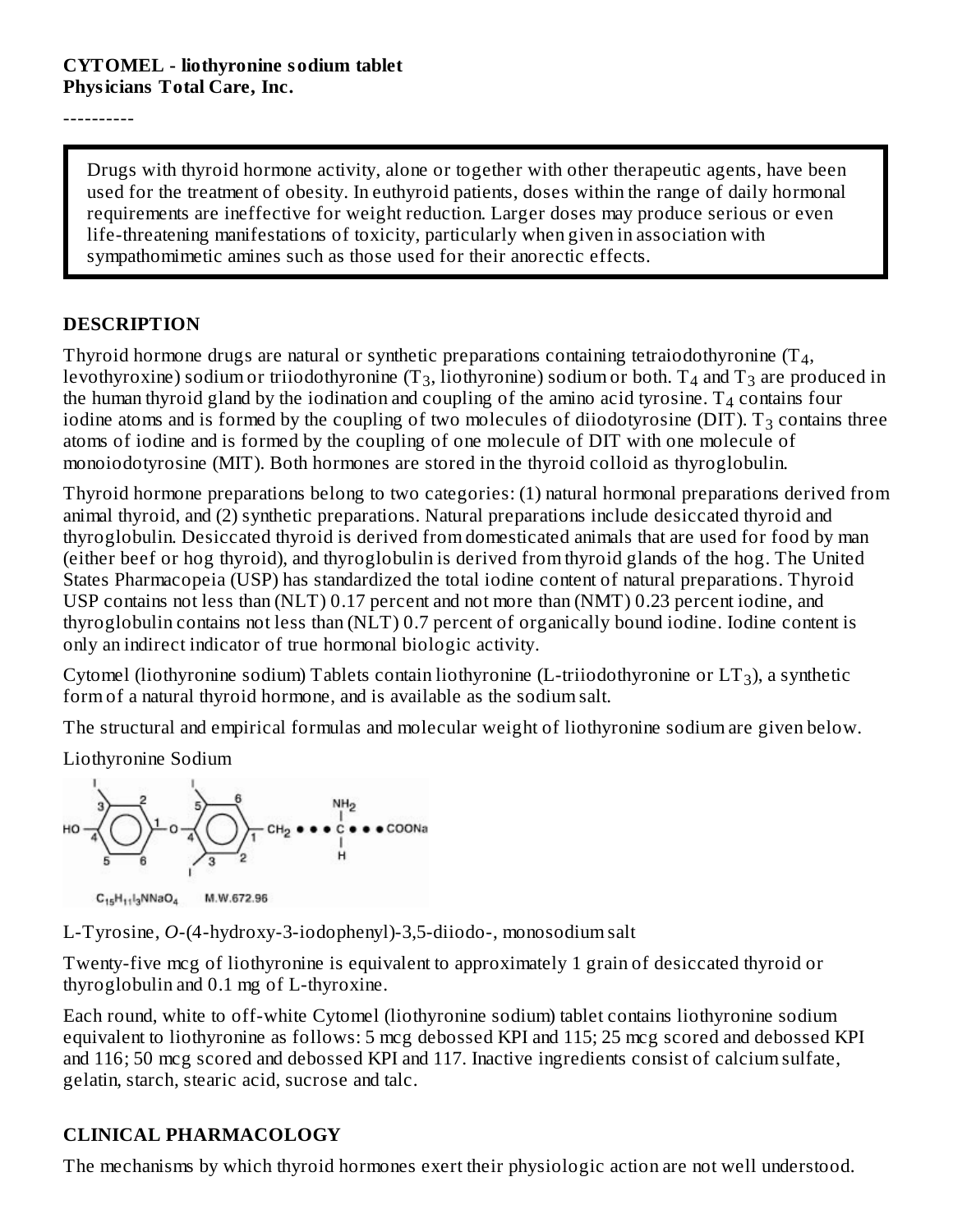These hormones enhance oxygen consumption by most tissues of the body, increase the basal metabolic rate and the metabolism of carbohydrates, lipids and proteins. Thus, they exert a profound influence on every organ system in the body and are of particular importance in the development of the central nervous system. **Pharmacokinetics** 

Since liothyronine sodium  $(T_3)$  is not firmly bound to serum protein, it is readily available to body tissues. The onset of activity of liothyronine sodium is rapid, occurring within a few hours. Maximum pharmacologic response occurs within 2 or 3 days, providing early clinical response. The biological half-life is about 2-1/2 days.

 $T_3$  is almost totally absorbed, 95 percent in 4 hours. The hormones contained in the natural preparations are absorbed in a manner similar to the synthetic hormones.

Liothyronine sodium has a rapid cutoff of activity which permits quick dosage adjustment and facilitates control of the effects of overdosage, should they occur.

The higher affinity of levothyroxine  $(T_4)$  for both thyroid-binding globulin and thyroid-binding prealbumin as compared to triiodothyronine (T $_3$ ) partially explains the higher serum levels and longer half-life of the former hormone. Both protein-bound hormones exist in reverse equilibrium with minute amounts of free hormone, the latter accounting for the metabolic activity.

# **INDICATIONS AND USAGE**

Thyroid hormone drugs are indicated:

- 1. As replacement or supplemental therapy in patients with hypothyroidism of any etiology, except transient hypothyroidism during the recovery phase of subacute thyroiditis. This category includes cretinism, myxedema and ordinary hypothyroidism in patients of any age (pediatric patients, adults, the elderly), or state (including pregnancy); primary hypothyroidism resulting from functional deficiency, primary atrophy, partial or total absence of thyroid gland, or the effects of surgery, radiation, or drugs, with or without the presence of goiter; and secondary (pituitary) or tertiary (hypothalamic) hypothyroidism (see **WARNINGS**).
- 2. As pituitary thyroid-stimulating hormone (TSH) suppressants, in the treatment or prevention of various types of euthyroid goiters, including thyroid nodules, subacute or chronic lymphocytic thyroiditis (Hashimoto's) and multinodular goiter.
- 3. As diagnostic agents in suppression tests to differentiate suspected mild hyperthyroidism or thyroid gland autonomy.

Cytomel (liothyronine sodium) Tablets can be used in patients allergic to desiccated thyroid or thyroid extract derived from pork or beef.

# **CONTRAINDICATIONS**

Thyroid hormone preparations are generally contraindicated in patients with diagnosed but as yet uncorrected adrenal cortical insufficiency, untreated thyrotoxicosis and apparent hypersensitivity to any of their active or extraneous constituents. There is no well-documented evidence from the literature, however, of true allergic or idiosyncratic reactions to thyroid hormone.

# **WARNINGS**

Drugs with thyroid hormone activity, alone or together with other therapeutic agents, have been used for the treatment of obesity. In euthyroid patients, doses within the range of daily hormonal requirements are ineffective for weight reduction. Larger doses may produce serious or even life-threatening manifestations of toxicity, particularly when given in association with sympathomimetic amines such as those used for their anorectic effects.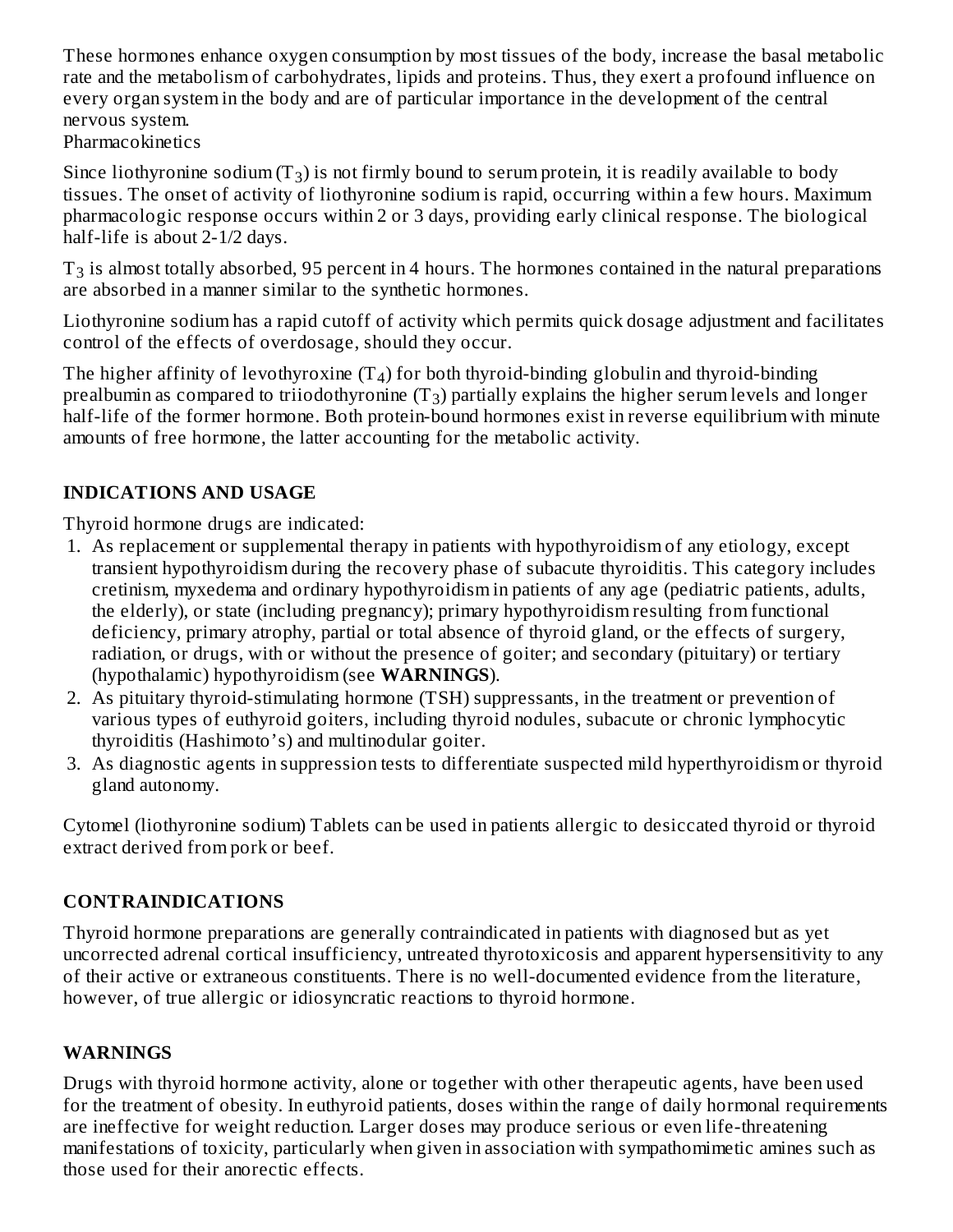The use of thyroid hormones in the therapy of obesity, alone or combined with other drugs, is unjustified and has been shown to be ineffective. Neither is their use justified for the treatment of male or female infertility unless this condition is accompanied by hypothyroidism.

Thyroid hormones should be used with great caution in a number of circumstances where the integrity of the cardiovascular system, particularly the coronary arteries, is suspected. These include patients with angina pectoris or the elderly, in whom there is a greater likelihood of occult cardiac disease. In these patients, liothyronine sodium therapy should be initiated with low doses, with due consideration for its relatively rapid onset of action. Starting dosage of Cytomel (liothyronine sodium) Tablets is 5 mcg daily, and should be increased by no more than 5 mcg increments at 2-week intervals. When, in such patients, a euthyroid state can only be reached at the expense of an aggravation of the cardiovascular disease, thyroid hormone dosage should be reduced.

Morphologic hypogonadism and nephrosis should be ruled out before the drug is administered. If hypopituitarism is present, the adrenal deficiency must be corrected prior to starting the drug. Myxedematous patients are very sensitive to thyroid; dosage should be started at a very low level and increased gradually.

Severe and prolonged hypothyroidism can lead to a decreased level of adrenocortical activity commensurate with the lowered metabolic state. When thyroid-replacement therapy is administered, the metabolism increases at a greater rate than adrenocortical activity. This can precipitate adrenocortical insufficiency. Therefore, in severe and prolonged hypothyroidism, supplemental adrenocortical steroids may be necessary. In rare instances the administration of thyroid hormone may precipitate a hyperthyroid state or may aggravate existing hyperthyroidism.

# **PRECAUTIONS**

## General

Thyroid hormone therapy in patients with concomitant diabetes mellitus or insipidus or adrenal cortical insufficiency aggravates the intensity of their symptoms. Appropriate adjustments of the various therapeutic measures directed at these concomitant endocrine diseases are required.

The therapy of myxedema coma requires simultaneous administration of glucocorticoids.

Hypothyroidism decreases and hyperthyroidism increases the sensitivity to oral anticoagulants. Prothrombin time should be closely monitored in thyroid-treated patients on oral anticoagulants and dosage of the latter agents adjusted on the basis of frequent prothrombin time determinations. In infants, excessive doses of thyroid hormone preparations may produce craniosynostosis. Information for Patients

Patients on thyroid hormone preparations and parents of pediatric patients on thyroid therapy should be informed that:

- 1. Replacement therapy is to be taken essentially for life, with the exception of cases of transient hypothyroidism, usually associated with thyroiditis, and in those patients receiving a therapeutic trial of the drug.
- 2. They should immediately report during the course of therapy any signs or symptoms of thyroid hormone toxicity, e.g., chest pain, increased pulse rate, palpitations, excessive sweating, heat intolerance, nervousness, or any other unusual event.
- 3. In case of concomitant diabetes mellitus, the daily dosage of antidiabetic medication may need readjustment as thyroid hormone replacement is achieved. If thyroid medication is stopped, a downward readjustment of the dosage of insulin or oral hypoglycemic agent may be necessary to avoid hypoglycemia. At all times, close monitoring of urinary glucose levels is mandatory in such patients.
- 4. In case of concomitant oral anticoagulant therapy, the prothrombin time should be measured frequently to determine if the dosage of oral anticoagulants is to be readjusted.
- 5. Partial loss of hair may be experienced by pediatric patients in the first few months of thyroid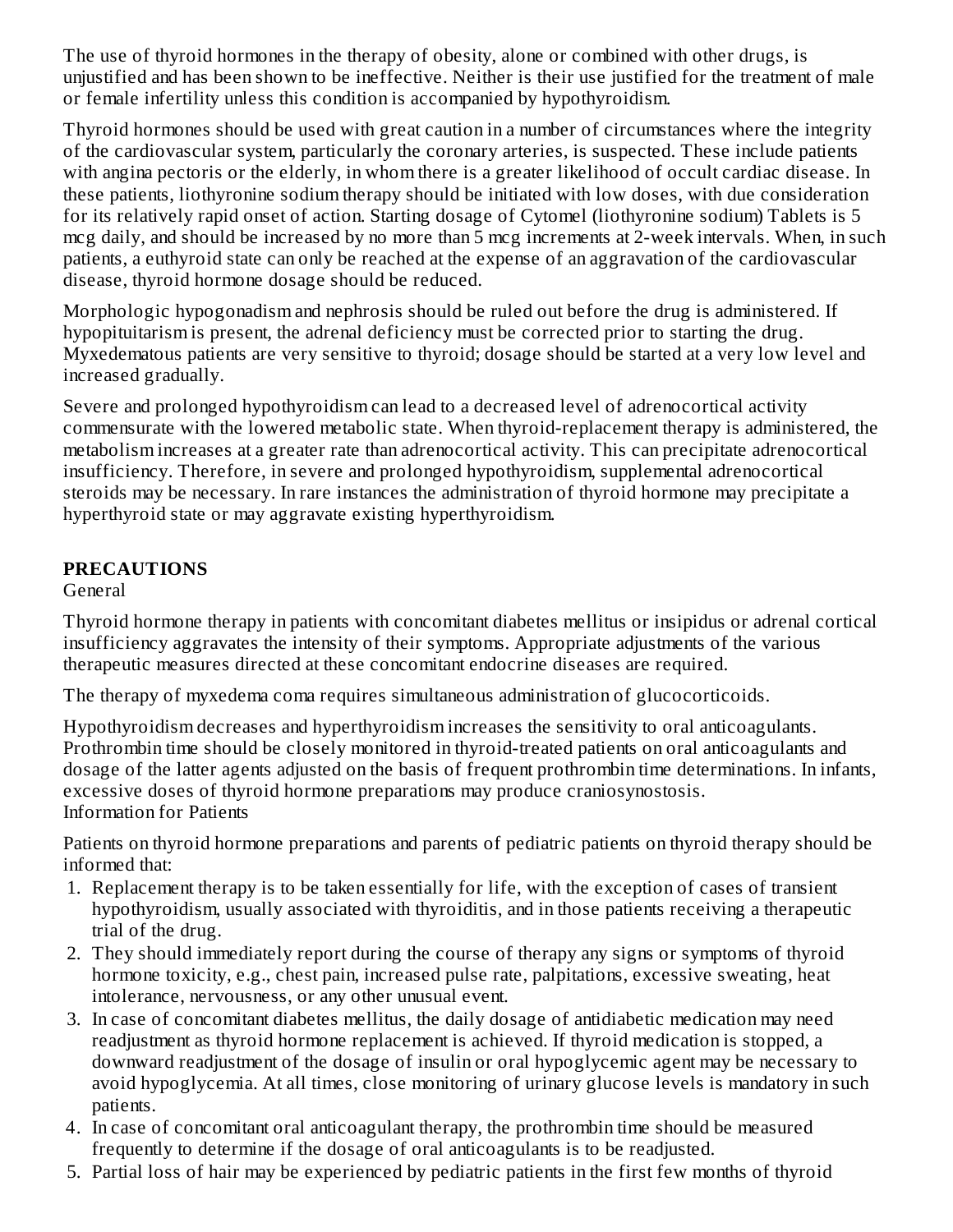therapy, but this is usually a transient phenomenon and later recovery is usually the rule.

## Laboratory Tests

Treatment of patients with thyroid hormones requires the periodic assessment of thyroid status by means of appropriate laboratory tests besides the full clinical evaluation. The TSH suppression test can be used to test the effectiveness of any thyroid preparation, bearing in mind the relative insensitivity of the infant pituitary to the negative feedback effect of thyroid hormones. Serum  ${\tt T}_4$  levels can be used to test the effectiveness of all thyroid medications except products containing liothyronine sodium. When the total serum  $T_4$  is low but TSH is normal, a test specific to assess unbound (free)  $T_4$  levels is warranted. Specific measurements of  $T_{4}$  and  $T_{3}$  by competitive protein binding or radioimmunoassay are not influenced by blood levels of organic or inorganic iodine and have essentially replaced older tests of thyroid hormone measurements, i.e., PBI, BEI and  $T_4$  by column. Drug InteractionsOral Anticoagulants

Thyroid hormones appear to increase catabolism of vitamin K-dependent clotting factors. If oral anticoagulants are also being given, compensatory increases in clotting factor synthesis are impaired. Patients stabilized on oral anticoagulants who are found to require thyroid replacement therapy should be watched very closely when thyroid is started. If a patient is truly hypothyroid, it is likely that a reduction in anticoagulant dosage will be required. No special precautions appear to be necessary when oral anticoagulant therapy is begun in a patient already stabilized on maintenance thyroid replacement therapy.

Insulin or Oral Hypoglycemics

Initiating thyroid replacement therapy may cause increases in insulin or oral hypoglycemic requirements. The effects seen are poorly understood and depend upon a variety of factors such as dose and type of thyroid preparations and endocrine status of the patient. Patients receiving insulin or oral hypoglycemics should be closely watched during initiation of thyroid replacement therapy. Cholestyramine

Cholestyramine binds both  $T_4$  and  $T_3$  in the intestine, thus impairing absorption of these thyroid hormones. *In vitro* studies indicate that the binding is not easily removed. Therefore, 4 to 5 hours should elapse between administration of cholestyramine and thyroid hormones. Estrogen, Oral Contraceptives

Estrogens tend to increase serum thyroxine-binding globulin (TBg). In a patient with a nonfunctioning thyroid gland who is receiving thyroid replacement therapy, free levothyroxine may be decreased when estrogens are started thus increasing thyroid requirements. However, if the patient's thyroid gland has sufficient function, the decreased free thyroxine will result in a compensatory increase in thyroxine output by the thyroid. Therefore, patients without a functioning thyroid gland who are on thyroid replacement therapy may need to increase their thyroid dose if estrogens or estrogen-containing oral contraceptives are given.

Tricyclic Antidepressants

Use of thyroid products with imipramine and other tricyclic antidepressants may increase receptor sensitivity and enhance antidepressant activity; transient cardiac arrhythmias have been observed. Thyroid hormone activity may also be enhanced. Digitalis

Thyroid preparations may potentiate the toxic effects of digitalis. Thyroid hormonal replacement increases metabolic rate, which requires an increase in digitalis dosage. Ketamine

When administered to patients on a thyroid preparation, this parenteral anesthetic may cause hypertension and tachycardia. Use with caution and be prepared to treat hypertension, if necessary. Vasopressors

Thyroxine increases the adrenergic effect of catecholamines such as epinephrine and norepinephrine.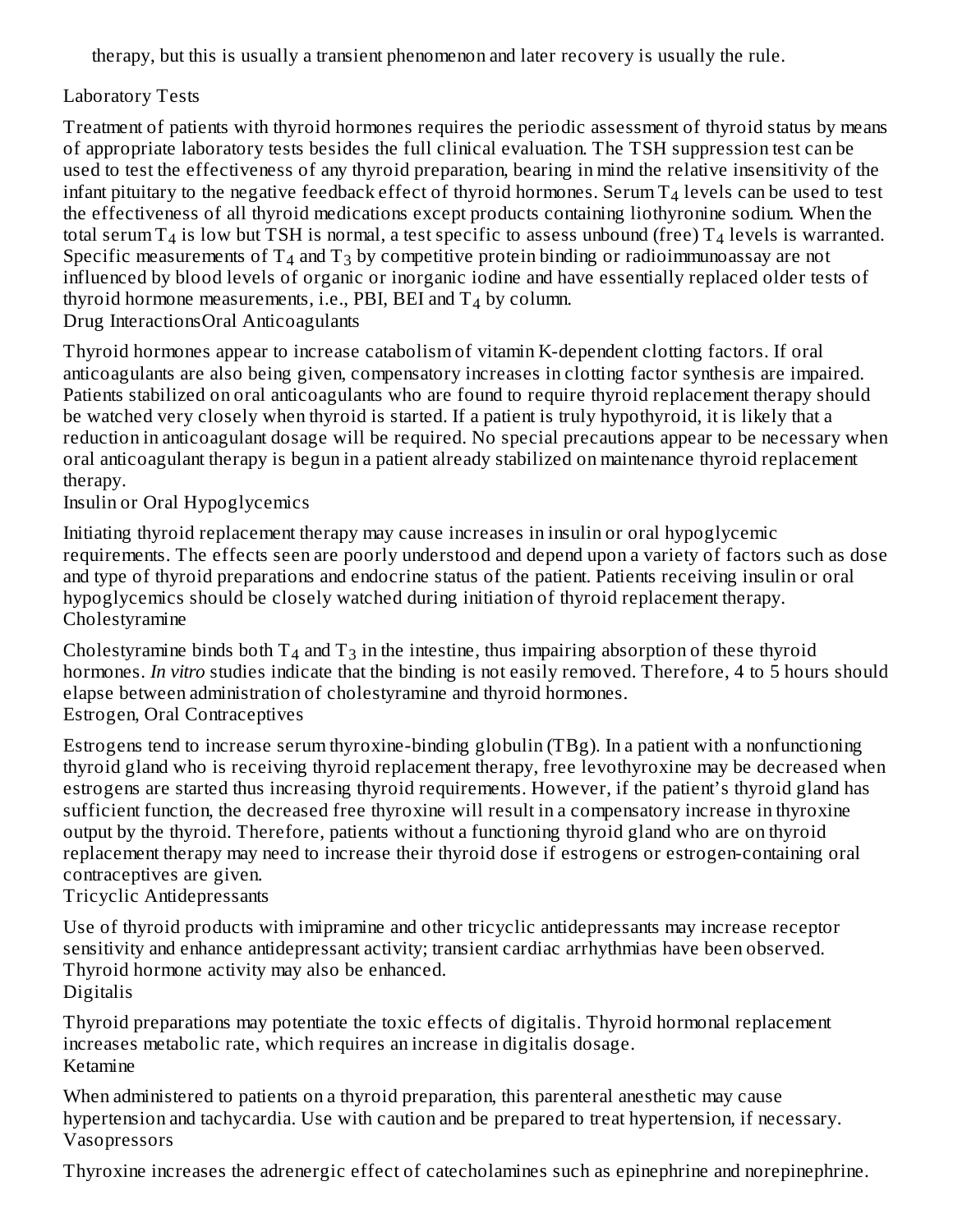Therefore, injection of these agents into patients receiving thyroid preparations increases the risk of precipitating coronary insufficiency, especially in patients with coronary artery disease. Careful observation is required.

Drug and Laboratory Test Interactions

The following drugs or moieties are known to interfere with laboratory tests performed in patients on thyroid hormone therapy: androgens, corticosteroids, estrogens, oral contraceptives containing estrogens, iodine-containing preparations and the numerous preparations containing salicylates.

- 1. Changes in TBg concentration should be taken into consideration in the interpretation of T<sub>4</sub> and T<sub>3</sub> values. In such cases, the unbound (free) hormone shouldbemeasured. Pregnancy, estrogens and estrogen-containing oral contraceptives increase TBg concentrations. TBg may also be increased during infectious hepatitis. Decreases in TBg concentrations are observed in nephrosis, acromegaly and after androgen or corticosteroid therapy. Familial hyper- or hypo-thyroxine-bindingglobulinemias have been described. The incidence of TBg deficiency approximates 1 in 9000. The binding of thyroxine by thyroxine-binding prealbumin (TBPA) is inhibited by salicylates.
- 2. Medicinal or dietary iodine interferes with all *in vivo* tests of radioiodine uptake, producing low uptakes which may not be reflective of a true decrease in hormone synthesis.
- 3. The persistence of clinical and laboratory evidence of hypothyroidism in spite of adequate dosage replacement indicates either poor patient compliance, poor absorption, excessive fecal loss, or inactivity of the preparation. Intracellular resistance to thyroid hormone is quite rare.

Carcinogenesis, Mutagenesis, Impairment of Fertility

A reportedly apparent association between prolonged thyroid therapy and breast cancer has not been confirmed and patients on thyroid for established indications should not discontinue therapy. No confirmatory long-term studies in animals have been performed to evaluate carcinogenic potential, mutagenicity, or impairment of fertility in either males or females. PregnancyCategory A

Thyroid hormones do not readily cross the placental barrier. The clinical experience to date does not indicate any adverse effect on fetuses when thyroid hormones are administered to pregnant women. On the basis of current knowledge, thyroid replacement therapy to hypothyroid women should not be discontinued during pregnancy.

Nursing Mothers

Minimal amounts of thyroid hormones are excreted in human milk. Thyroid is not associated with serious adverse reactions and does not have a known tumorigenic potential. However, caution should be exercised when thyroid is administered to a nursing woman. Geriatric Use

Clinical studies of liothyronine sodium did not include sufficient numbers of subjects aged 65 and over to determine whether they respond differently from younger subjects. Other reported clinical experience has not identified differences in responses between the elderly and younger patients. In general, dose selection for an elderly patient should be cautious, usually starting at the low end of the dosing range, reflecting the greater frequency of decreased hepatic, renal, or cardiac function, and of concomitant disease or other drug therapy. This drug is known to be substantially excreted by the kidney, and the risk of toxic reactions to this drug may be greater in patients with impaired renal function. Because elderly patients are more likely to have decreased renal function, care should be taken in dose selection, and it may be useful to monitor renal function. Pediatric Use

Pregnant mothers provide little or no thyroid hormone to the fetus. The incidence of congenital hypothyroidism is relatively high (1:4000) and the hypothyroid fetus would not derive any benefit from the small amounts of hormone crossing the placental barrier. Routine determinations of serum T<sub>4</sub> and/or TSH is strongly advised in neonates in view of the deleterious effects of thyroid deficiency on growth and development.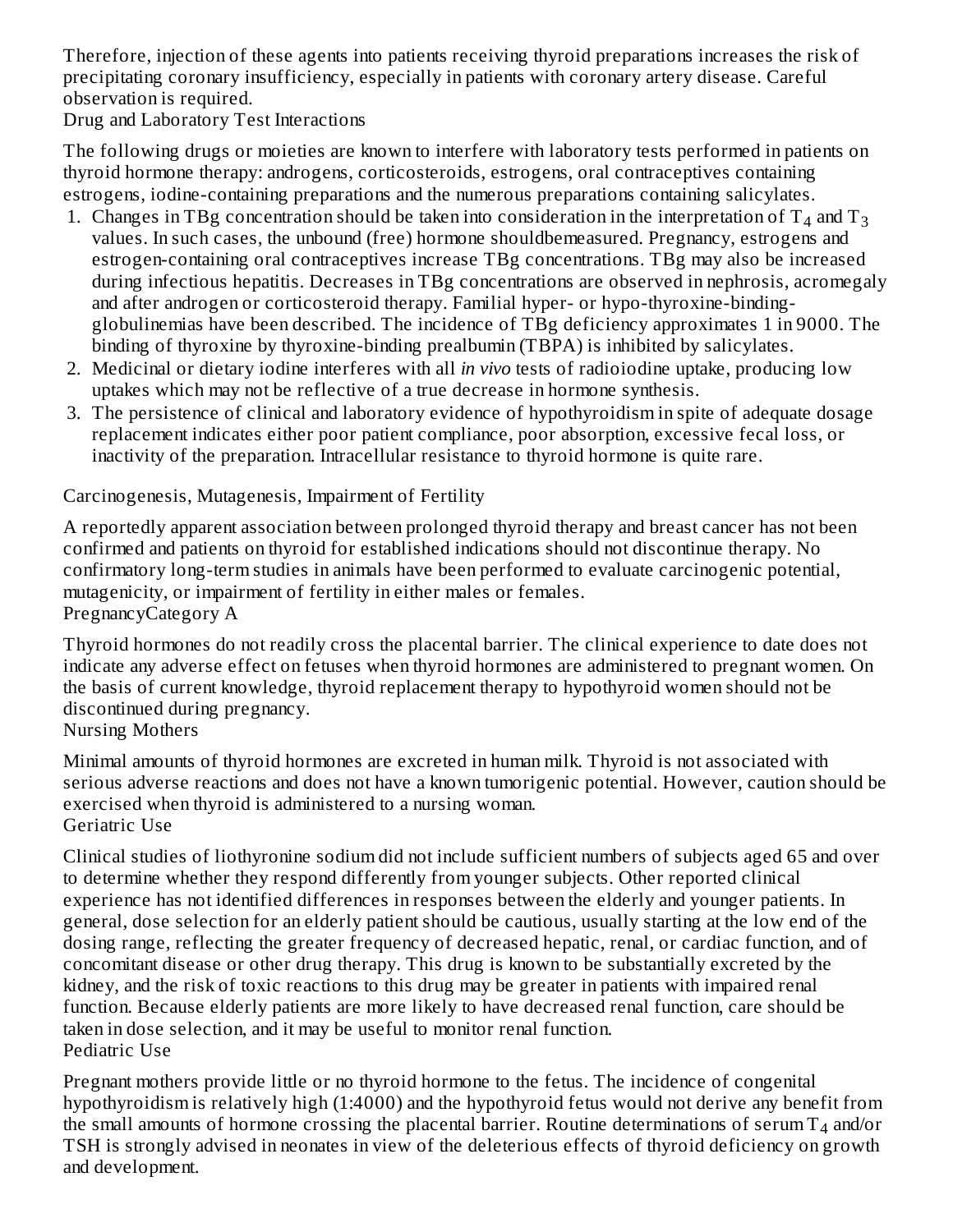Treatment should be initiated immediately upon diagnosis and maintained for life, unless transient hypothyroidism is suspected, in which case, therapy may be interrupted for 2 to 8 weeks after the age of 3 years to reassess the condition. Cessation of therapy is justified in patients who have maintained a normal TSH during those 2 to 8 weeks.

## **ADVERSE REACTIONS**

Adverse reactions, other than those indicative of hyperthyroidism because of therapeutic overdosage, either initially or during the maintenance period are rare (see OVERDOSAGE).

In rare instances, allergic skin reactions have been reported with Cytomel (liothyronine sodium) Tablets.

#### **OVERDOSAGE**

Signs and Symptoms

Headache, irritability, nervousness, sweating, arrhythmia (including tachycardia), increased bowel motility and menstrual irregularities. Angina pectoris or congestive heart failure may be induced or aggravated. Shock may also develop. Massive overdosage may result in symptoms resembling thyroid storm. Chronic excessive dosage will produce the signs and symptoms of hyperthyroidism. Treatment Of Overdosage

Dosage should be reduced or therapy temporarily discontinued if signs and symptoms of overdosage appear. Treatment may be reinstituted at a lower dosage. In normal individuals, normal hypothalamicpituitary-thyroidaxis function is restored in 6 to 8 weeks after thyroid suppression.

Treatment of acute massive thyroid hormone overdosage is aimed at reducing gastrointestinal absorption of the drugs and counteracting central and peripheral effects, mainly those of increased sympathetic activity. Vomiting may be induced initially if further gastrointestinal absorption can reasonably be prevented and barring contraindications such as coma, convulsions, or loss of the gagging reflex. Treatment is symptomatic and supportive. Oxygen may be administered and ventilation maintained. Cardiac glycosides may be indicated if congestive heart failure develops. Measures to control fever, hypoglycemia, or fluid loss should be instituted if needed. Antiadrenergic agents, particularly propranolol, have been used advantageously in the treatment of increased sympathetic activity. Propranolol may be administered intravenously at a dosage of 1 to 3 mg over a 10-minute period or orally, 80 to 160 mg/day, especially when no contraindications exist for its use.

#### **DOSAGE AND ADMINISTRATION**

The dosage of thyroid hormones is determined by the indication and must in every case be individualized according to patient response and laboratory findings.

Cytomel (liothyronine sodium) Tablets are intended for oral administration; once-a-day dosage is recommended. Although liothyronine sodium has a rapid cutoff, its metabolic effects persist for a few days following discontinuance.

Mild Hypothyroidism

Recommended starting dosage is 25 mcg daily. Daily dosage then may be increased by up to 25 mcg every 1 or 2 weeks. Usual maintenance dose is 25 to75 mcg daily.

The rapid onset and dissipation of action of liothyronine sodium (T<sub>3</sub>), as compared with levothyroxine sodium (T<sub>4</sub>), has led some clinicians to prefer its use in patients who might be more susceptible to the untoward effects of thyroid medication. However, the wide swings in serum  ${\tt T}_3$  levels that follow its administration and the possibility of more pronounced cardiovascular side effects tend to counterbalance the stated advantages.

Cytomel (liothyronine sodium) Tablets may be used in preference to levothyroxine (T<sub>4</sub>) during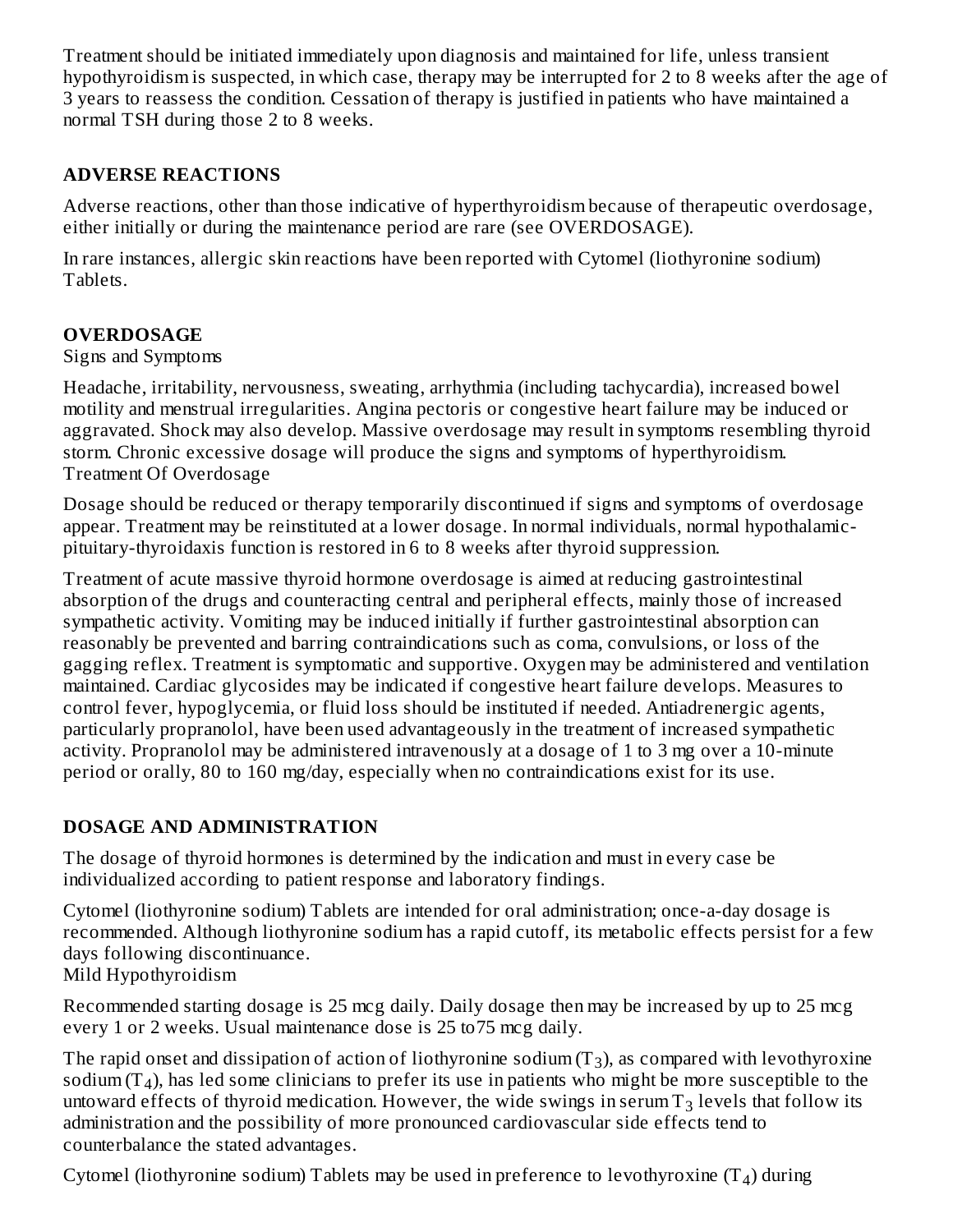radioisotope scanning procedures, since induction of hypothyroidism in those cases is more abrupt and can be of shorter duration. It may also be preferred when impairment of peripheral conversion of  $T_{\rm 4}$  to  $T_3$  is suspected. Myxedema 4

Recommended starting dosage is 5 mcg daily. This may be increased by 5 to 10 mcg daily every 1 or 2 weeks. When 25 mcg daily is reached, dosage may be increased by 5 to 25 mcg every 1 or 2 weeks until a satisfactory therapeutic response is attained. Usual maintenance dose is 50 to 100 mcg daily. Myxedema Coma

Myxedema coma is usually precipitated in the hypothyroid patient of long standing by intercurrent illness or drugs such as sedatives and anesthetics and should be considered a medical emergency.

An intravenous preparation of liothyronine sodium is marketed by Jones Pharma Incorporated, under the trade name  $\mathrm{Triostat}^{\circledR}$  for use in myxedema coma/precoma. Congenital Hypothyroidism

Recommended starting dosage is 5 mcg daily, with a 5 mcg increment every 3 to 4 days until the desired response is achieved. Infants a few months old may require only 20 mcg daily for maintenance. At 1 year, 50 mcg daily may be required. Above 3 years, full adult dosage may be necessary (see PRECAUTIONS, Pediatric Use). Simple (non-toxic) Goiter

Recommended starting dosage is 5 mcg daily. This dosage may be increased by 5 to 10 mcg daily every 1 or 2 weeks. When 25 mcg daily is reached, dosage may be increased every week or two by 12.5 or 25 mcg. Usual maintenance dosage is 75 mcg daily.

**In the elderly or in pediatric patients,** therapy should be started with 5 mcg daily and increased only by 5 mcg increments at the recommended intervals.

**When switching a patient to Cytomel (liothyronine sodium) Tablets** from thyroid, L-thyroxine or thyroglobulin, discontinue the other medication, initiate Cytomel at a low dosage, and increase gradually according to the patient's response. When selecting a starting dosage, bear in mind that this drug has a rapid onset of action, and that residual effects of the other thyroid preparation may persist for the first several weeks of therapy.

Thyroid Supression Therapy

Administration of thyroid hormone in doses higher than those produced physiologically by the gland results in suppression of the production of endogenous hormone. This is the basis for the thyroid suppression test and is used as an aid in the diagnosis of patients with signs of mild hyperthyroidism in whom baseline laboratory tests appear normal or to demonstrate thyroid gland autonomy in patients with Graves' ophthalmopathy.  $^{131}$ I uptake is determined before and after the administration of the exogenous hormone. A 50% or greater suppression of uptake indicates a normal thyroid-pituitary axis and thus rules out thyroid gland autonomy.

Cytomel (liothyronine sodium) Tablets are given in doses of 75 to 100 mcg/day for 7 days, and radioactive iodine uptake is determined before and after administration of the hormone. If thyroid function is under normal control, the radioiodine uptake will drop significantly after treatment. Cytomel (liothyronine sodium) Tablets should be administered cautiously to patients in whom there is a strong suspicion of thyroid gland autonomy, in view of the fact that the exogenous hormone effects will be additive to the endogenous source.

# **HOW SUPPLIED**

Cytomel (liothyronine sodium) Tablets:

5 mcg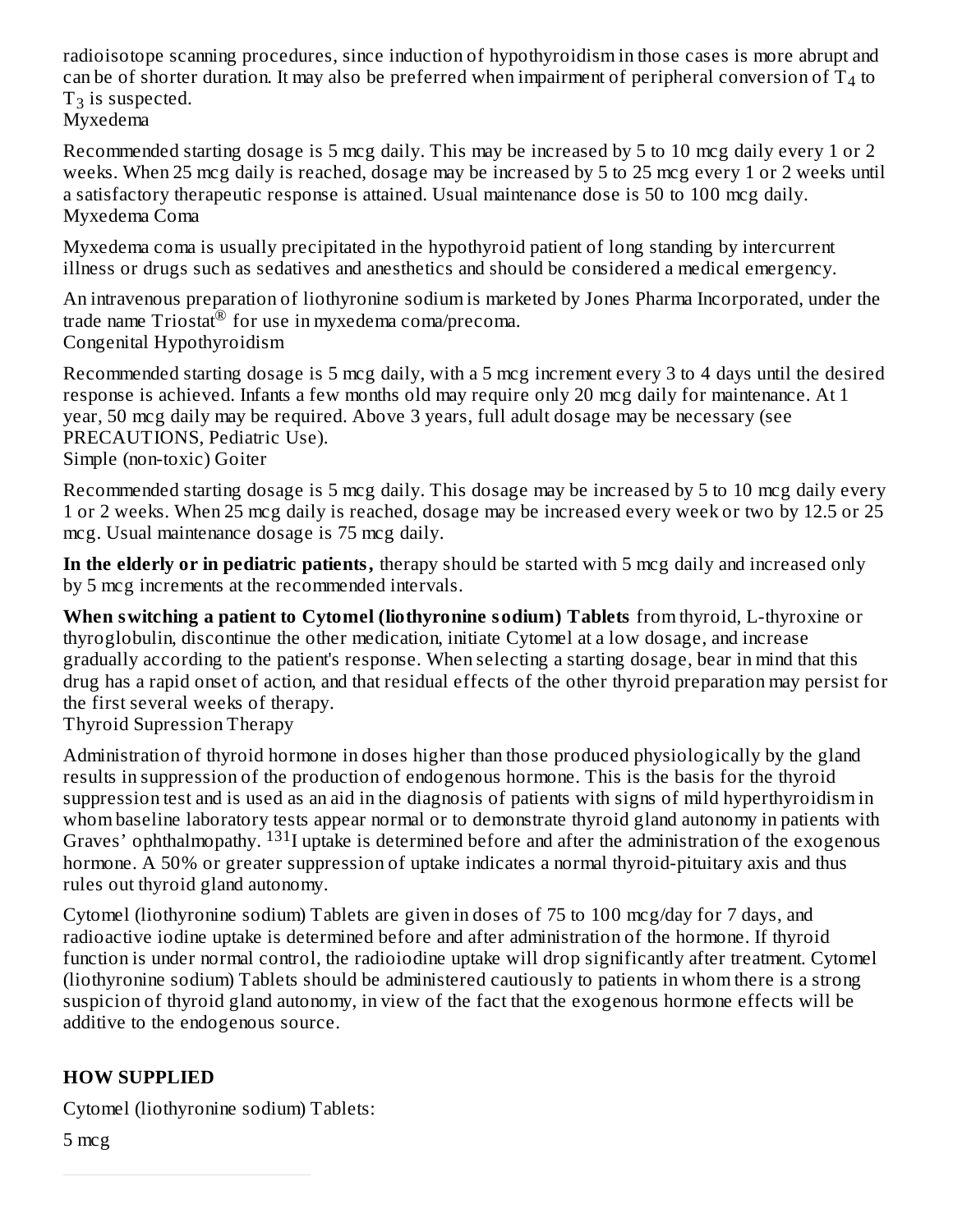Bottles of NDC 54868- 10 5058-3 Bottles of 30 NDC 54868- 5058-1 Bottles of 60 NDC 54868- 5058-2 Bottles of 100 NDC 54868- 5058-0

#### 25 mcg

| Bottles of | NDC 54868-        |
|------------|-------------------|
| 10         | 1750-2            |
| Bottles of | NDC 54868-        |
| 30         | 1750-1            |
| Bottles of | <b>NDC 54868-</b> |
| 100        | $1750 - 0$        |

Store between 15° and 30°C (59° and 86°F).

Prescribing Information as of March 2004.

Manufactured by: King Pharmaceuticals, Inc., Bristol, TN 37620

#### **Relabeling and Repackaging by:**

Physicians Total Care, Inc. Tulsa, OK 74146

#### **PRINCIPAL DISPLAY PANEL**

Cytomel (liothyronine sodium) Tablets

5 mcg

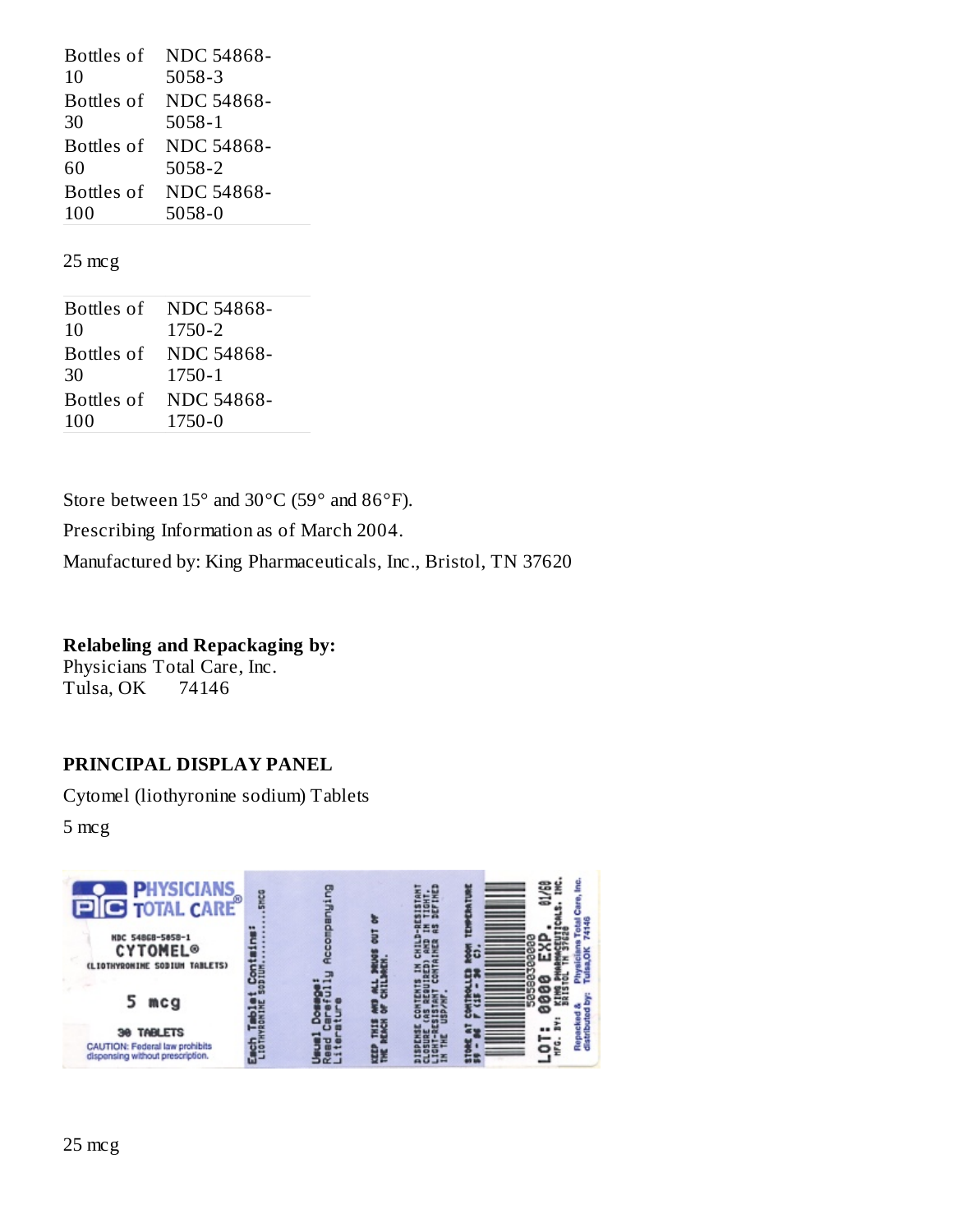

# **CYTOMEL**

liothyronine sodium tablet

| <b>Product Information</b>                |                                            |                                                                                                           |                 |                             |         |                           |                 |
|-------------------------------------------|--------------------------------------------|-----------------------------------------------------------------------------------------------------------|-----------------|-----------------------------|---------|---------------------------|-----------------|
| Product Type                              |                                            | <b>Item Code</b><br>HUMAN PRESCRIPTION<br>NDC:54868-5058(NDC:60793-115-<br><b>DRUG</b><br>(Source)<br>01) |                 |                             |         |                           |                 |
| <b>Route of Administration</b>            |                                            | ORAL                                                                                                      |                 |                             |         |                           |                 |
|                                           |                                            |                                                                                                           |                 |                             |         |                           |                 |
| <b>Active Ingredient/Active Moiety</b>    |                                            |                                                                                                           |                 |                             |         |                           |                 |
|                                           |                                            | <b>Ingredient Name</b>                                                                                    |                 |                             |         | <b>Basis of Strength</b>  | Strength        |
|                                           |                                            | LIOTHYRONINE SODIUM (UNII: GCA9 VV7D2N) (LIOTHYRONINE - UNII:06 LU7C9 H1V)                                |                 |                             |         | LIOTHYRONINE SODIUM       | 5 <sub>ug</sub> |
|                                           |                                            |                                                                                                           |                 |                             |         |                           |                 |
| <b>Inactive Ingredients</b>               |                                            |                                                                                                           |                 |                             |         |                           |                 |
|                                           |                                            | <b>Ingredient Name</b>                                                                                    |                 |                             |         | Strength                  |                 |
| <b>CALCIUM SULFATE (UNII: WAT0DDB505)</b> |                                            |                                                                                                           |                 |                             |         |                           |                 |
| GELATIN (UNII: 2G86QN327L)                |                                            |                                                                                                           |                 |                             |         |                           |                 |
| STARCH, CORN (UNII: O8232NY3SJ)           |                                            |                                                                                                           |                 |                             |         |                           |                 |
| STEARIC ACID (UNII: 4ELV7Z65AP)           |                                            |                                                                                                           |                 |                             |         |                           |                 |
| SUCROSE (UNII: C151H8 M554)               |                                            |                                                                                                           |                 |                             |         |                           |                 |
| TALC (UNII: 7SEV7J4R1U)                   |                                            |                                                                                                           |                 |                             |         |                           |                 |
|                                           |                                            |                                                                                                           |                 |                             |         |                           |                 |
| <b>Product Characteristics</b>            |                                            |                                                                                                           |                 |                             |         |                           |                 |
| Color                                     | white (White to off-white)<br><b>Score</b> |                                                                                                           |                 | no score                    |         |                           |                 |
| <b>Shape</b>                              | <b>ROUND</b><br><b>Size</b>                |                                                                                                           | 6 <sub>mm</sub> |                             |         |                           |                 |
| <b>Flavor</b>                             | <b>Imprint Code</b>                        |                                                                                                           |                 |                             | KPI;115 |                           |                 |
| <b>Contains</b>                           |                                            |                                                                                                           |                 |                             |         |                           |                 |
|                                           |                                            |                                                                                                           |                 |                             |         |                           |                 |
| Packaging                                 |                                            |                                                                                                           |                 |                             |         |                           |                 |
| <b>Item Code</b><br>$\#$                  |                                            | <b>Package Description</b>                                                                                |                 | <b>Marketing Start Date</b> |         | <b>Marketing End Date</b> |                 |
| 1 NDC:54868-5058-0                        |                                            | 100 in 1 BOTTLE, PLASTIC                                                                                  |                 |                             |         |                           |                 |
| 2 NDC:54868-5058-1                        |                                            | 30 in 1 BOTTLE, PLASTIC                                                                                   |                 |                             |         |                           |                 |
| 3 NDC:54868-5058-2                        |                                            | 60 in 1 BOTTLE, PLASTIC                                                                                   |                 |                             |         |                           |                 |
| 4 NDC:54868-5058-3                        |                                            | 10 in 1 BOTTLE, PLASTIC                                                                                   |                 |                             |         |                           |                 |
|                                           |                                            |                                                                                                           |                 |                             |         |                           |                 |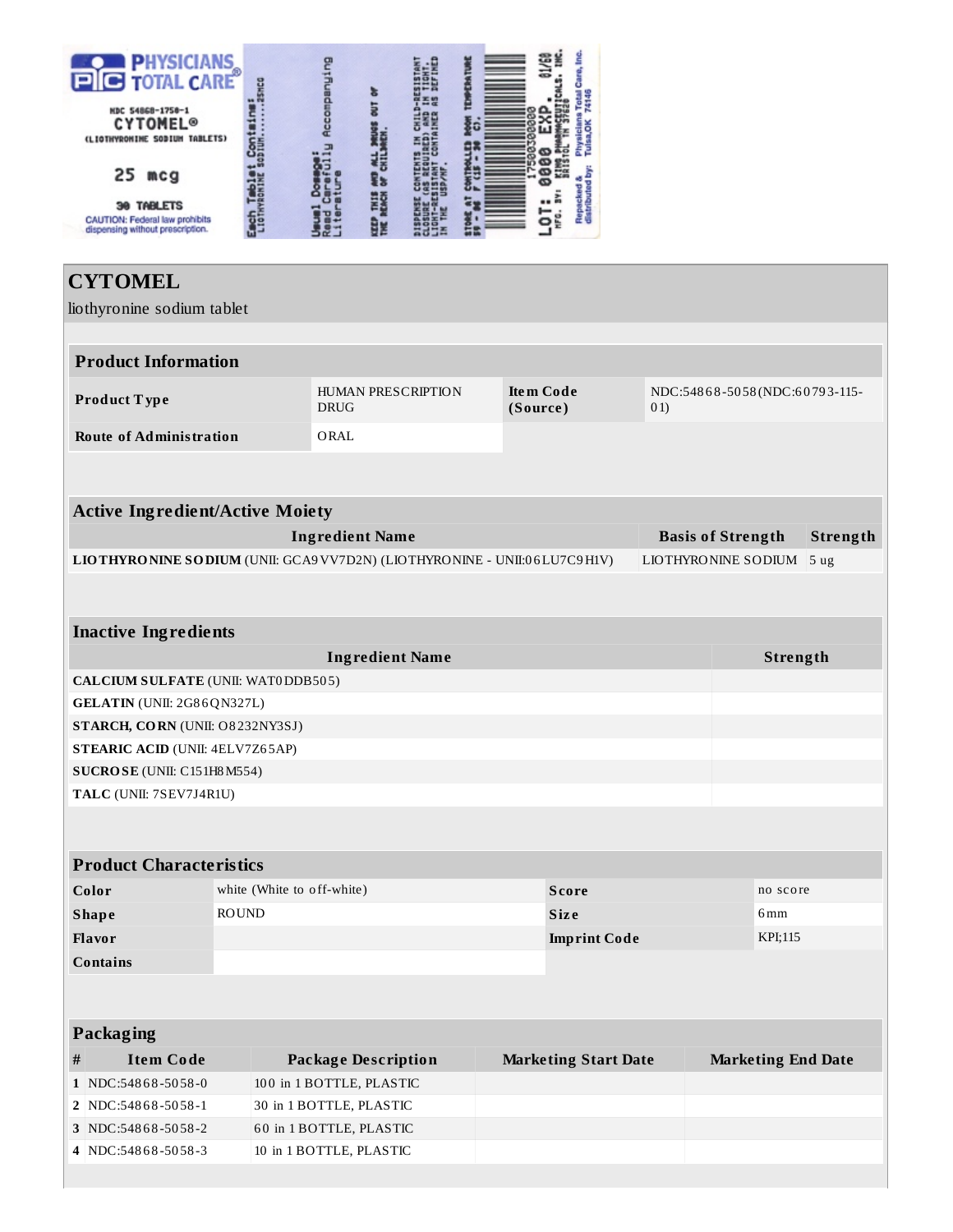|                                           | <b>Marketing Information</b>                           |                                                 |                                                                            |                  |                                                          |                             |                               |                  |
|-------------------------------------------|--------------------------------------------------------|-------------------------------------------------|----------------------------------------------------------------------------|------------------|----------------------------------------------------------|-----------------------------|-------------------------------|------------------|
|                                           | <b>Marketing Category</b>                              | <b>Application Number or Monograph Citation</b> |                                                                            |                  | <b>Marketing Start Date</b><br><b>Marketing End Date</b> |                             |                               |                  |
|                                           | <b>NDA</b>                                             | NDA010379                                       |                                                                            |                  | 05/03/2004                                               |                             |                               |                  |
|                                           |                                                        |                                                 |                                                                            |                  |                                                          |                             |                               |                  |
|                                           | <b>CYTOMEL</b>                                         |                                                 |                                                                            |                  |                                                          |                             |                               |                  |
|                                           | liothyronine sodium tablet                             |                                                 |                                                                            |                  |                                                          |                             |                               |                  |
|                                           |                                                        |                                                 |                                                                            |                  |                                                          |                             |                               |                  |
|                                           | <b>Product Information</b>                             |                                                 |                                                                            |                  |                                                          |                             |                               |                  |
|                                           |                                                        |                                                 | <b>HUMAN PRESCRIPTION</b>                                                  | <b>Item Code</b> |                                                          |                             | NDC:54868-1750(NDC:60793-116- |                  |
|                                           | Product Type                                           |                                                 | <b>DRUG</b>                                                                | (Source)         |                                                          | 01)                         |                               |                  |
|                                           | <b>Route of Administration</b>                         |                                                 | ORAL                                                                       |                  |                                                          |                             |                               |                  |
|                                           |                                                        |                                                 |                                                                            |                  |                                                          |                             |                               |                  |
|                                           |                                                        |                                                 |                                                                            |                  |                                                          |                             |                               |                  |
|                                           | <b>Active Ingredient/Active Moiety</b>                 |                                                 |                                                                            |                  |                                                          |                             |                               |                  |
|                                           |                                                        |                                                 | <b>Ingredient Name</b>                                                     |                  |                                                          |                             | <b>Basis of Strength</b>      | Strength         |
|                                           |                                                        |                                                 | LIOTHYRONINE SODIUM (UNII: GCA9 VV7D2N) (LIOTHYRONINE - UNII:06 LU7C9 H1V) |                  |                                                          |                             | LIOTHYRONINE SODIUM           | 25 <sub>ug</sub> |
|                                           |                                                        |                                                 |                                                                            |                  |                                                          |                             |                               |                  |
|                                           | <b>Inactive Ingredients</b>                            |                                                 |                                                                            |                  |                                                          |                             |                               |                  |
|                                           |                                                        |                                                 | <b>Ingredient Name</b>                                                     |                  |                                                          |                             | Strength                      |                  |
| <b>CALCIUM SULFATE (UNII: WAT0DDB505)</b> |                                                        |                                                 |                                                                            |                  |                                                          |                             |                               |                  |
|                                           | GELATIN (UNII: 2G86QN327L)                             |                                                 |                                                                            |                  |                                                          |                             |                               |                  |
|                                           | STARCH, CORN (UNII: O8232NY3SJ)                        |                                                 |                                                                            |                  |                                                          |                             |                               |                  |
|                                           | STEARIC ACID (UNII: 4ELV7Z65AP)                        |                                                 |                                                                            |                  |                                                          |                             |                               |                  |
|                                           | SUCROSE (UNII: C151H8 M554)<br>TALC (UNII: 7SEV7J4R1U) |                                                 |                                                                            |                  |                                                          |                             |                               |                  |
|                                           |                                                        |                                                 |                                                                            |                  |                                                          |                             |                               |                  |
|                                           |                                                        |                                                 |                                                                            |                  |                                                          |                             |                               |                  |
|                                           | <b>Product Characteristics</b>                         |                                                 |                                                                            |                  |                                                          |                             |                               |                  |
|                                           | Color                                                  | white (White to off-white)                      |                                                                            |                  | <b>Score</b>                                             |                             | no score                      |                  |
|                                           | <b>Shape</b><br><b>ROUND</b>                           |                                                 |                                                                            | Size             |                                                          | 7mm                         |                               |                  |
|                                           | Flavor                                                 |                                                 |                                                                            |                  | <b>Imprint Code</b>                                      |                             | KPI;116                       |                  |
|                                           | <b>Contains</b>                                        |                                                 |                                                                            |                  |                                                          |                             |                               |                  |
|                                           |                                                        |                                                 |                                                                            |                  |                                                          |                             |                               |                  |
|                                           | Packaging                                              |                                                 |                                                                            |                  |                                                          |                             |                               |                  |
| $\#$                                      | <b>Item Code</b>                                       |                                                 | <b>Package Description</b>                                                 |                  | <b>Marketing Start Date</b>                              |                             | <b>Marketing End Date</b>     |                  |
|                                           | 1 NDC:54868-1750-0                                     |                                                 | 100 in 1 BOTTLE, PLASTIC                                                   |                  |                                                          |                             |                               |                  |
|                                           | 2 NDC:54868-1750-1                                     |                                                 | 30 in 1 BOTTLE, PLASTIC                                                    |                  |                                                          |                             |                               |                  |
|                                           | 3 NDC:54868-1750-2                                     |                                                 | 10 in 1 BOTTLE, PLASTIC                                                    |                  |                                                          |                             |                               |                  |
|                                           |                                                        |                                                 |                                                                            |                  |                                                          |                             |                               |                  |
|                                           |                                                        |                                                 |                                                                            |                  |                                                          |                             |                               |                  |
| <b>Marketing Information</b>              |                                                        |                                                 |                                                                            |                  |                                                          |                             |                               |                  |
|                                           | <b>Marketing Category</b>                              |                                                 | <b>Application Number or Monograph Citation</b>                            |                  |                                                          | <b>Marketing Start Date</b> | <b>Marketing End Date</b>     |                  |

U.